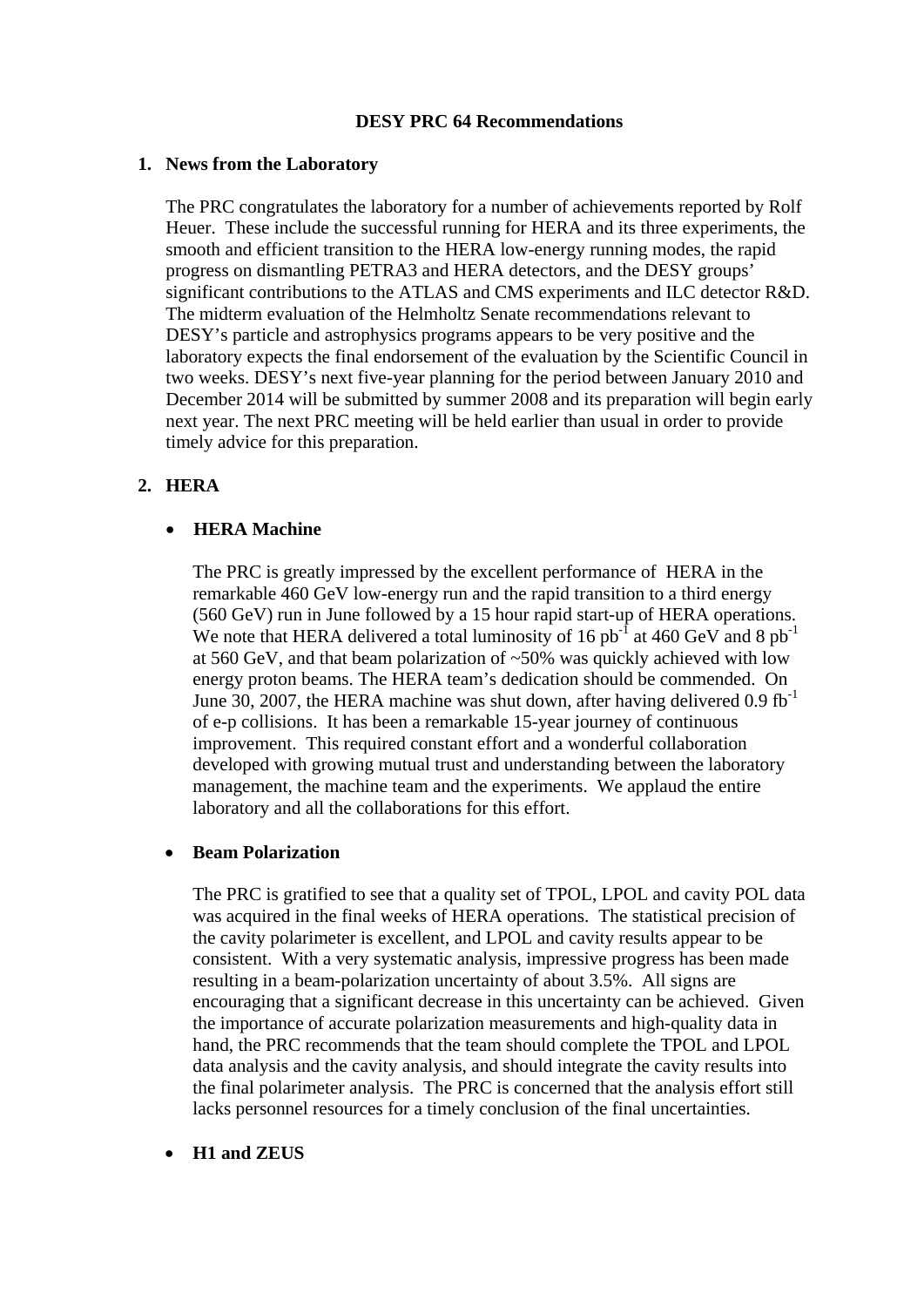The PRC congratulates the H1 and ZEUS collaborations for the successful completion of data taking at two low energies, acquiring about 20  $pb<sup>-1</sup>$  in each experiment. The ZEUS collaboration made rapid progress on their low energy analysis and presented some of these results at PRC64. Both collaborations are currently in the process of producing low-energy results. The PRC is extremely pleased with the two collaborations' significant effort to combine their results, leading to 7 joint working groups. The committee is satisfied that both collaborations have good plans for defining priorities for physics analyses and publishing high priority analyses by 2010/11, and strongly supports their plans. We recommend that the laboratory continue the high level of support for the collaborations to guarantee excellent physics results and publications in the coming years. The PRC recommends that the laboratory support H1's efforts to secure sufficient Grid computing resources for Monte Carlo production, especially in 2008/9. Although the physicist resources to complete important physics analyses appear to be sufficient, the PRC notes that this picture could change when the LHC turns on. The PRC therefore recommends that the experiments and the laboratory pay special attention to the physicist resources.

#### • **HERMES**

The PRC congratulates the HERMES collaboration for a very successful and efficient end to data taking in which they acquired ~47 million DIS events with the recoil detector. We commend the steady stream of high-quality physics results. We are extremely pleased with the collaboration for establishing a plan for their management and clear analysis and publication priorities for the next few years. The PRC recommends that the collaboration's focus be on analysis of recoil data and that the laboratory continue the high level of support for the collaboration in order to guarantee excellent physics results and publications in the coming years.

### **3. LHC Experiments**

#### • **ATLAS and CMS**

The PRC notes that DESY has many excellent opportunities with the LHC experiments including involvement in physics analysis, high-level trigger and dataacquisition systems, software, commissioning and technical coordination, forward detectors and their physics, computing with a Tier-2 center, and the SLHC detector upgrades. Both the ATLAS and CMS groups at DESY have grown substantially and have been making a real difference to the experiments. They are well respected by the collaborations. Both groups receive adequate support from the laboratory. With a close collaboration with the Humboldt University group and an assistant professor at University of Hamburg, the DESY ATLAS group focuses on high Pt physics, computing infrastructure, high-level trigger, fast shower simulation, generator interfaces and physics validation. With a close collaboration with Hamburg University, the DESY CMS group focuses on software development for high-level trigger, data quality monitoring, technical coordination and integration at CERN such as beam radiation monitors, computing coordinator at CERN, tracker alignment, high Pt physics analysis, and a very forward calorimeter, Castor. The PRC supports DESY's plan of setting up a ROC (Remote Operations Center) at DESY. Our committee acknowledges successful progress on computing with Tier-2 centers and the needs for  $3<sup>rd</sup>$  party funding for GRID.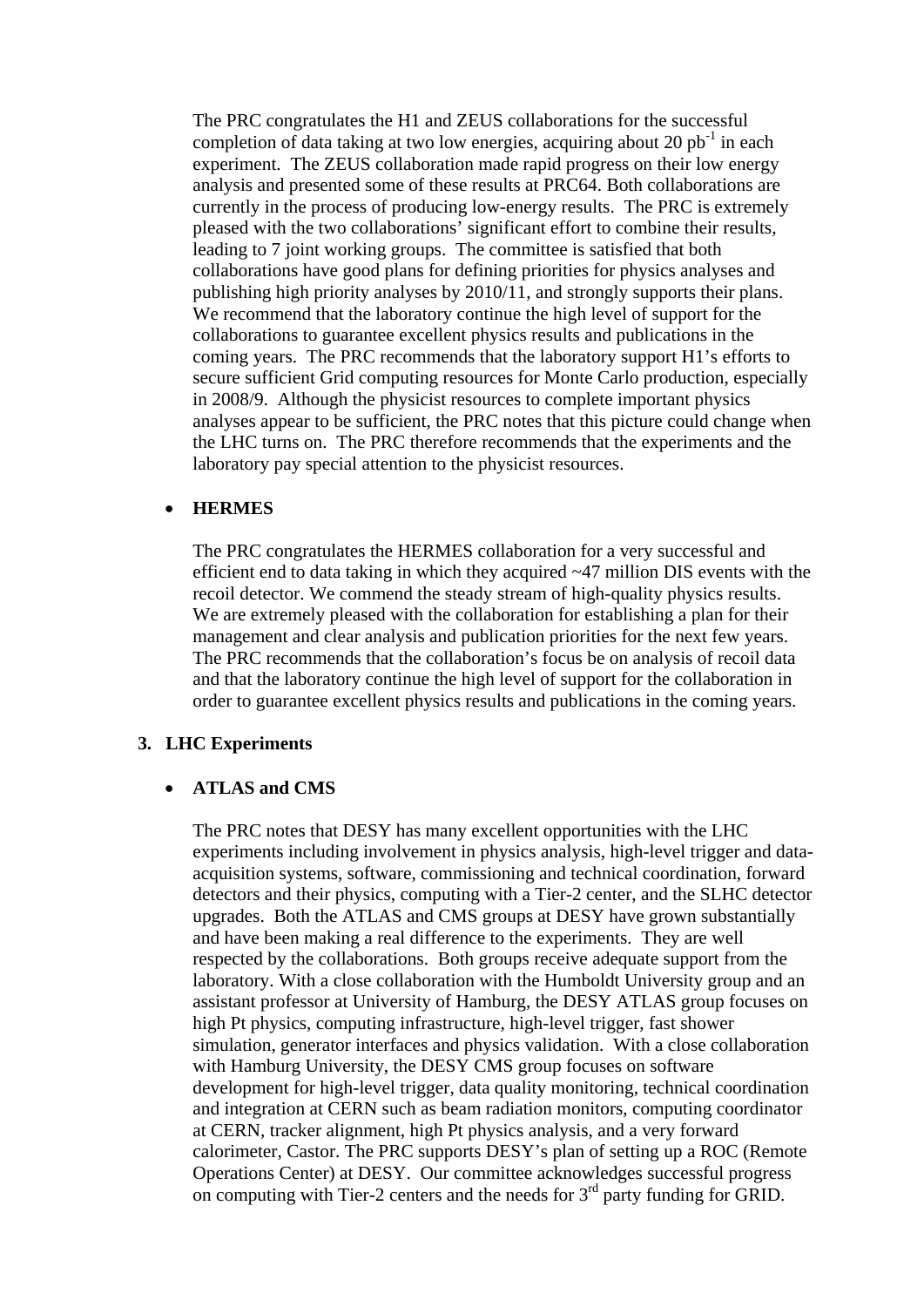The PRC is concerned that not enough resources are set aside for analyzing Monte Carlo event samples. We recommend that both experiments focus on their currently committed areas and do not expand these further.

# **4. ILC**

### • **Overview of DESY Activities**

The PRC notes that DESY has been actively involved in ILC detector R&D and their activities include vertex detector, TPC developments, calorimeter developments, forward calorimetry, and polarization. DESY had primarily been involved in one of four detector concepts, LDC, that had evolved from the TESLA detector. Since the summer of 2007, LDC joined forces with the Asian detector concept GLD and created a new detector concept ILD. We commend DESY's active and leading role in ILC detector R&D. DESY activities on the ILC are funded from many sources and we congratulate DESY management for successfully securing  $3<sup>rd</sup>$  party funding.

# • **CALICE**

The PRC congratulates the CALICE collaboration on constituting an impressive world-wide effort towards ILC calorimetry. We commend the successful exercise in prototype detector integration and their openness to test various technologies in a common framework. The PRC recommends that the DESY contribution to CALICE (analog HCAL, test beam infrastructure, coordination, analysis and simulation) be continued. The PRC supports increase in the effort towards the technical prototypes, and the test beam program at Fermilab in 2008 and 2009. The PRC recommends the hadron test beam results be fed back to shower simulation modellers. The PRC recognizes that the application of ILC detector technologies to other scientific fields could be beneficial. In order to achieve the final goals, the PRC recommends that DESY continue their support of these efforts. The PRC notes that setting clear goals and milestones in the next few years towards completing EDR successfully will be critical.

# • **FCAL**

The PRC acknowledges that FCAL is a challenging project, yet is very important for the whole ILC experiment. The PRC is impressed by the written report of their activities, where both physics requirements and the technical implications were clearly stated. The FCAL group is an active collaboration, and made progress in many areas. There is significant work left for the goal of prototypes in 2010. The PRC commends that the FCAL group brings together the community from a broad area. This effort is well appreciated by the World-Wide Study Group and indicates a strong leadership by the Zeuthen group. The PRC also commends that the FCAL group is well connected to the two prominent ILC detector concepts; ILD and SiD, and is working to develop LoIs by Oct. 1, 2008. The PRC notes that FCAL effort could be useful beyond the ILC detector, for example, for SLHC detectors. We recommend that the FCAL group continue to communicate with the machine group closely. The PRC recommends DESY to continue their support.

# **5. Particle Astrophysics**